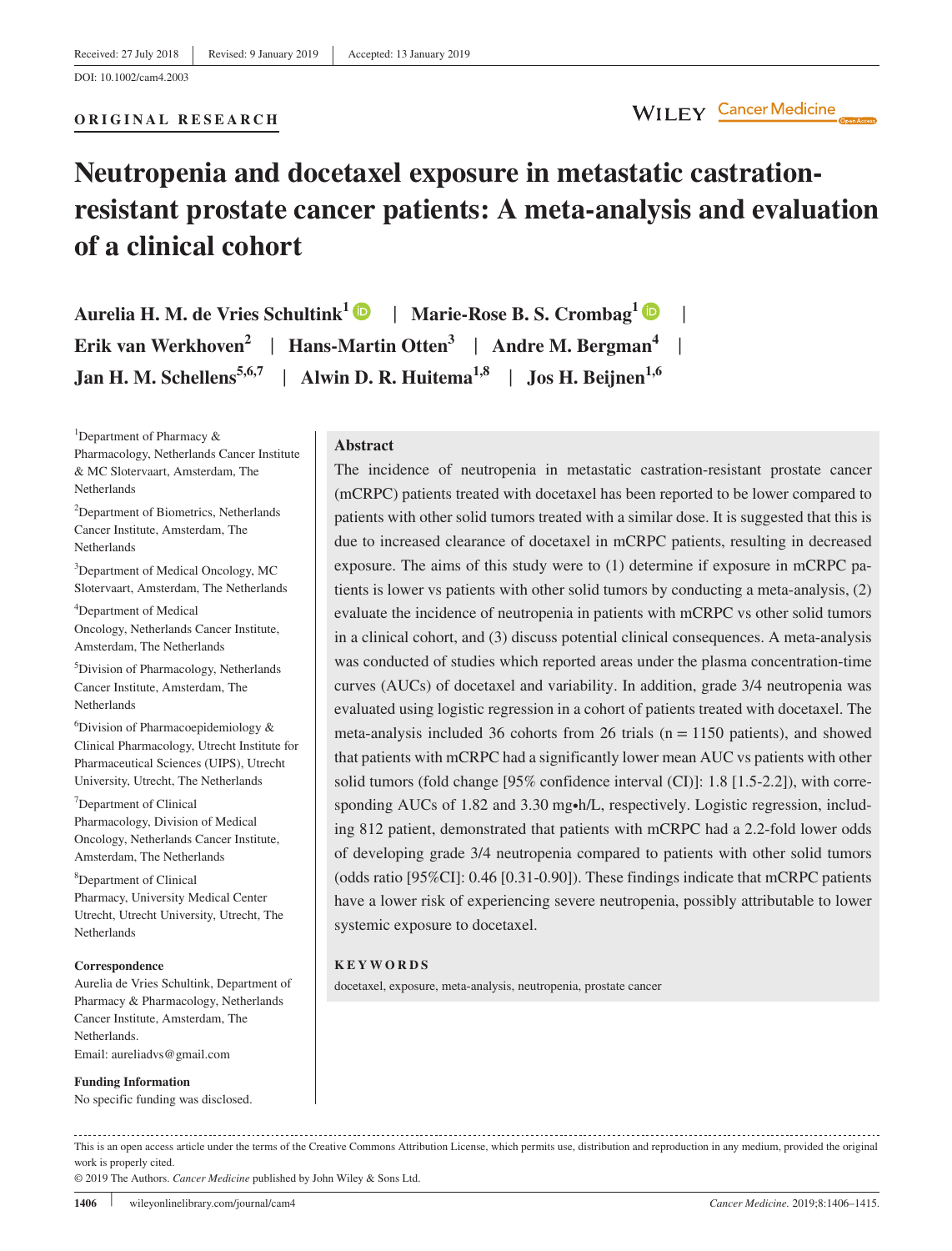## **1** | **INTRODUCTION**

Docetaxel is a chemotherapeutic agent, currently approved for the treatment of various solid tumors, including breast cancer, head and neck cancer, gastric adenocarcinoma, non‐small‐cell lung cancer (NSCLC), and metastatic castration‐resistant prostate cancer (mCRPC). The pharmacokinetic (PK) profile of docetaxel is best described by a three‐compartment model with a rapid distribution of the drug and longer elimination half-life.<sup>1</sup> Docetaxel is for more than 90% protein bound and binds mainly to  $\alpha$ 1acid glycoprotein, albumin, and lipoproteins. Docetaxel is metabolized in the liver by the CYP3A4 enzyme and eliminated via biliary excretion.<sup>2</sup> The clearance of docetaxel is affected by hepatic impairment,  $\alpha$ 1-acid glycoprotein, and body surface area (BSA), explaining part of the variability in clearance.<sup>3</sup> Nevertheless, relatively high remaining unexplained variability in PK exists<sup>1</sup> affecting both response and toxicity rates. Lower exposure to docetaxel has been related to shorter time to progression in patients with NSCLC.<sup>4</sup> Additionally, a 50% decrease in clearance has been related to a 4.3‐fold increase in odds of developing grade 3/4 (severe/life‐threatening) neutropenia.<sup>4</sup>

It has been reported that mCRPC patients experience less grade 3/4 neutropenia compared to patients with other solid tumors. Proportions of 32% and 16% have been reported for mCRPC patients treated with  $75 \text{ mg/m}^2$  and 60-70 mg/m<sup>2</sup> docetaxel,<sup>5,6</sup> compared to 65% reported for patients with NSCLC receiving a comparable dose. Percentages between 61% and 68% have also been reported in different studies including noncastrated prostate cancer patients, receiving doses of 70-75 mg/m<sup>2,7-9</sup> A study by Franke et al demonstrated a twofold lower area under the plasma concentration‐time curve (AUC) in mCRPC patients compared to noncastrated prostate cancer patients,<sup>10</sup> which may explain the lower incidence of hematological toxicity in mCRPC patients treated with standard doses of docetaxel.

Extensive PK analyses have been conducted before docetaxel was approved for mCRPC in 2004.<sup>4</sup> In recent years, many independent clinical trials have been published, reporting PK characteristics of docetaxel in both mCRPC patients and patients with other solid tumors, enabling us to perform this meta‐analysis. In this study, we aim (i) to determine if mCRPC patients demonstrate lower exposure to docetaxel compared to patient with other solid tumors, by including data from literature in a meta‐analysis, (ii) to evaluate the incidence of neutropenia in patients with mCRPC vs patients with other solid tumors treated with docetaxel in clinical practice, and (iii) to evaluate the possible clinical implications of our findings.

## **2** | **METHODS**

## **2.1** | **Meta‐analysis**

## **2.1.1** | **Data**

PubMed was searched using the terms: "docetaxel AND (pharmacokinetics OR pharmacokinetic)." Studies were included in the meta-analysis if an  $AUC_{0\text{-inf}}$  (hereafter AUC) was reported with a variance parameter, either standard deviation (SD) or coefficient of variation (CV). If AUC was not reported but clearance  $(L/h/m^2)$  was reported with a variance parameter, the study was included and the AUC was calculated using the following equation:

$$
AUC_{0-inf} = \frac{Dose}{Clearance}
$$

The variance of AUC for these patients was then calculated based on the CV or SD of the clearance parameter using the following equation:

$$
CV = \frac{Standard \ deviation}{mean} \cdot 100\%
$$

Studies that reported PK parameters for other solid tumors than mCRPC were excluded if the PK parameters were reported for various tumor types, including prostate cancer patients, or if part of the tumor types included were unspecified, but could potentially be mCRPC based on inclusion criteria.

Of studies that reported AUCs for two cohorts, for example, with and without another drug, only the monotherapy cohort was included. Combination cohorts were only included if no drug interaction was to be expected. Additionally, if the same cohort of patients was sampled twice, the AUC for docetaxel monotherapy was included.

The following information was extracted from the publication: the AUC or clearance parameter with the corresponding variance parameter, number of patients for whom PK parameter was calculated, tumor type, dose level  $(mg/m<sup>2</sup>)$ , time point at which the last sample was drawn, concurrent therapy, hepatic function, method used to calculate the AUC, and allowance of comedication affecting CYP3A4 metabolism.

Tumor type (mCRPC, yes/no) was evaluated as a covariate on AUC. Other covariates that were expected to influence AUC were included in the model. First, the last time point at which a PK sample was taken was evaluated to correct for differences in extrapolation of AUC to infinity. Studies in which a Bayesian PK approach was used were classified as extrapolating from the last time point on which the Bayesian estimates were based, regardless of limited sampling strategy. Additionally, hepatic function was included as a covariate. A previous analysis demonstrated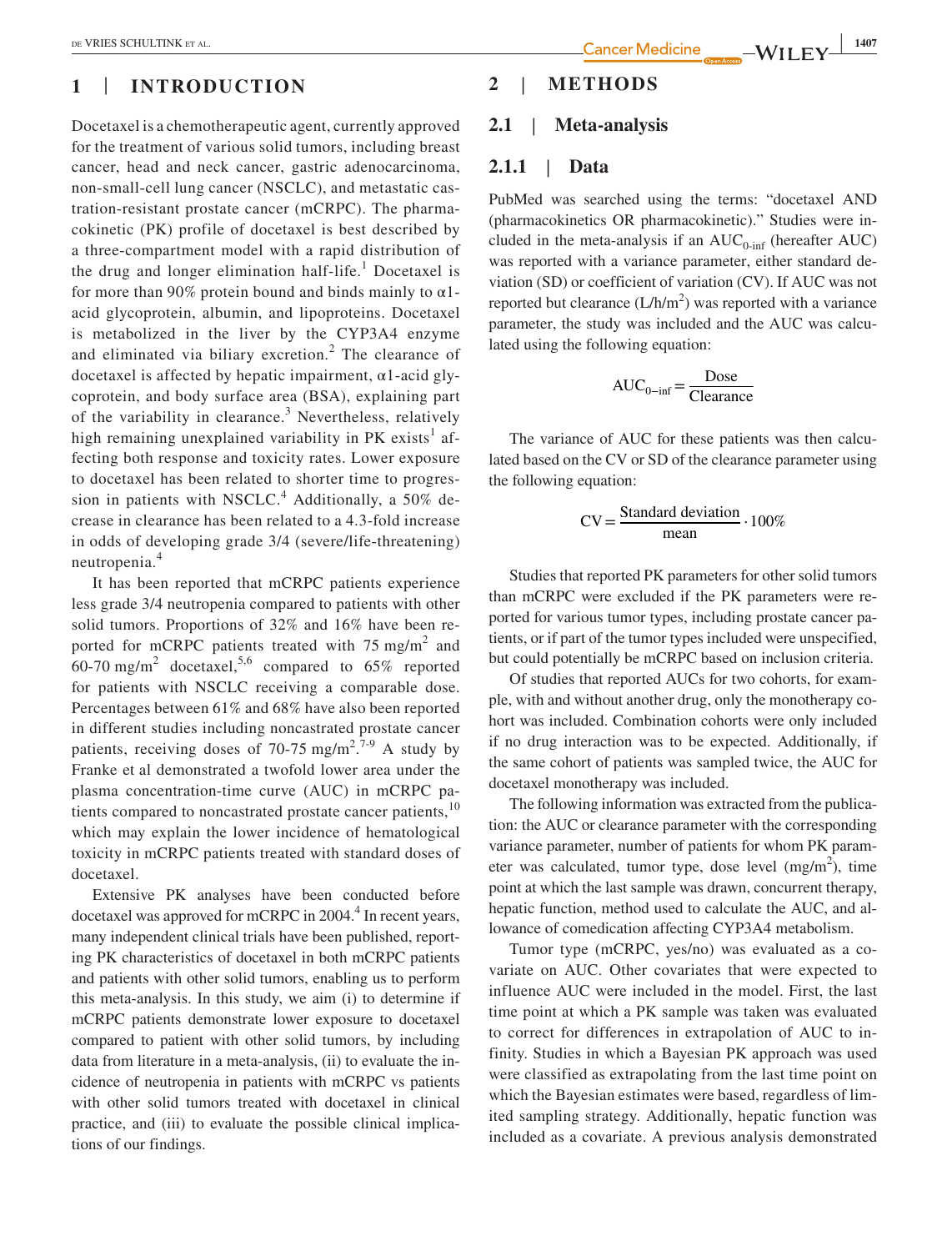**1408 WILLEY** Cancer Medicine **CONSERVANCE CONSERVANCE ALL** 

that patients with transaminases levels  $>1.5 \times$  the upper limit of normal (ULN) and alkaline phosphatase (AP)  $>2.5 \times$  ULN have a 27% reduction in docetaxel clearance.<sup>3</sup> Studies were classified based on these values reported in the ex‐ or inclusion criteria or in the patient characteristics table. A study was classified as having patients with adequate hepatic function, if patients with elevated transaminases or AP were excluded (either both or one of the two). If a study allowed patients with elevated transaminases and AP, this was classified as possibly inadequate hepatic function. If nothing on hepatic function was reported, although patients with liver metastases were included, this was classified as having patients with possibly inadequate. If a study stated that patients with adequate organ or liver function were included, without reference values, this study was classified as adequate hepatic function.

As previously reported, docetaxel exposure increases proportionally with dose.<sup>4</sup> AUC values were dose normalized to  $75 \text{ mg/m}^2$ , the corresponding SD values were scaled by calculation of the CV.

## **2.1.2** | **Statistical analysis**

The meta-analysis was conducted in R (version 3.4.3), using the metafor package (version 2.0-0).<sup>11,12</sup> A random effects model was used to analyze the data. The normalized AUC values were log‐transformed in order to estimate a fold change in AUC. Additionally, the sampling variance was calculated using the reported SDs:

$$
V = \left(\frac{\text{SD}}{\sqrt{n}}\right)^2 / \text{AUC}^2
$$

where  $V$  is the sampling variance and  $n$  the number of patients. Heterogeneity between studies was evaluated with the *I*‐squared statistic.

## **2.2** | **Clinical cohort**

Patients treated with docetaxel between January 2006 and January 2016 at the Netherlands Cancer Institute or the Medical Center Slotervaart (both in Amsterdam, the Netherlands) were eligible for inclusion. Docetaxel was either administered as monotherapy or in combination with chemotherapy or targeted therapies. All docetaxel‐containing regimens were administered according to standard treatment protocols. Patients were excluded if neutrophil measurements were not available; BSA or per protocol dosage was not recorded or if the patient was enrolled in a clinical trial in which docetaxel treatment was part of the intervention. Patients >70 years were also excluded from the analysis, since increased neutropenia in elderly patients is more related to a



**FIGURE 1** Flowchart of study inclusion in the meta‐analysis. Mix of solid tumors = trial included various solid tumor types including prostate cancer patients, and/or included unspecified or unknown tumor types, potentially being prostate cancer;  $n =$  number of patients for whom pharmacokinetic (PK) parameters were reported;  $AUC = area$  under the plasma concentration‐time curve extrapolated to infinity,  $Cl =$  clearance in  $L/h/m^2$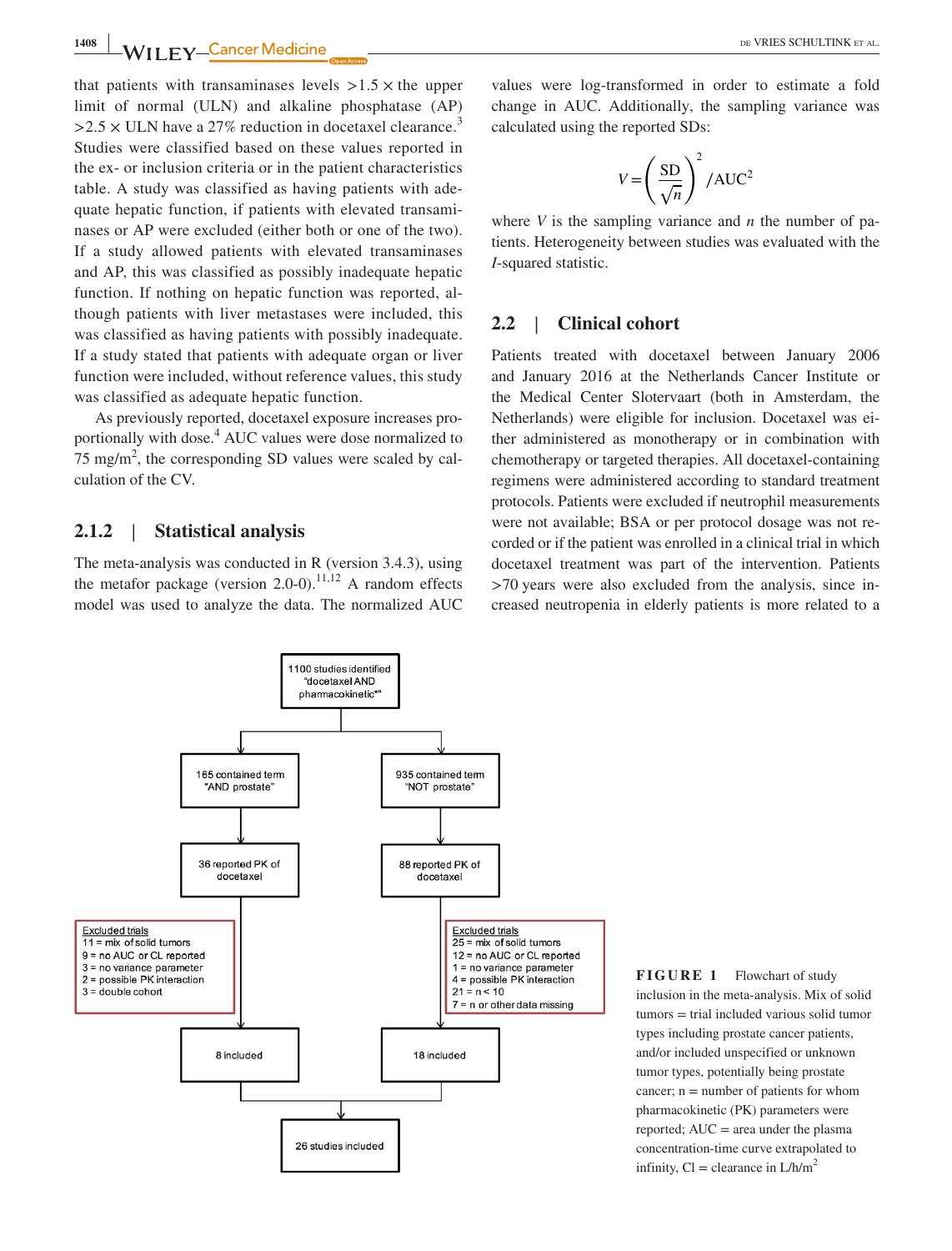|                                           | DE VRIES SCHULTINK ET AL<br><b>Cancer Medicine</b><br><b>1409</b><br>$-WILEY$ |                           |                      |                           |                          |                                 |                           |                          |                       |                       |                       |                       |                          |                          |                           |                                 |                      |                                 |                      |                          |                         |                          |                           |                                                        |                         |                         |                        |                                   |                           |                         |                       |                                   |                                         |                  |
|-------------------------------------------|-------------------------------------------------------------------------------|---------------------------|----------------------|---------------------------|--------------------------|---------------------------------|---------------------------|--------------------------|-----------------------|-----------------------|-----------------------|-----------------------|--------------------------|--------------------------|---------------------------|---------------------------------|----------------------|---------------------------------|----------------------|--------------------------|-------------------------|--------------------------|---------------------------|--------------------------------------------------------|-------------------------|-------------------------|------------------------|-----------------------------------|---------------------------|-------------------------|-----------------------|-----------------------------------|-----------------------------------------|------------------|
|                                           |                                                                               |                           |                      |                           |                          |                                 |                           |                          |                       |                       |                       |                       |                          |                          |                           |                                 |                      |                                 |                      |                          |                         |                          |                           |                                                        |                         |                         |                        |                                   |                           |                         |                       |                                   |                                         |                  |
|                                           | SD calc.                                                                      | Yes <sup>f</sup>          | Yes <sup>g</sup>     | $\mathbf{Yes}^\mathsf{h}$ |                          | $\mathbf{I}$                    |                           |                          |                       |                       |                       | $\mathbf{L}$          |                          |                          | $Yes^f$                   |                                 |                      | $\mathbf{Yes}^\text{h}$         |                      | $\mathbf{Yes}^\text{h}$  | $\mathbf{Yes}^\text{h}$ |                          | $\mathbf{Yes}^\mathsf{h}$ |                                                        | $\mathbf{Yes}^\text{h}$ | $\mathbf{Yes}^\text{h}$ |                        |                                   | $\mathbf{Yes}^\mathsf{h}$ | $\mathbf{Yes}^\text{h}$ |                       | $\mathbb{L}$                      |                                         | <i>Continues</i> |
|                                           | $\mathbf{S}$                                                                  | 1.86                      | 0.7                  | 1.17                      | 0.72                     | 0.58                            | 0.48                      | 0.91                     | 0.41                  | 1.11                  | 0.61                  | 0.16                  | 0.64                     | 0.15                     | 2.42                      | 0.64                            | 0.34                 | 1.22                            | 0.91                 | $1.18\,$                 | $0.88\,$                | 1.06                     | 0.79                      | 0.70                                                   | 1.04                    | 0.97                    | 0.4                    | 0.52                              | $1.01\,$                  | 1.63                    | 2.61                  | 4.2                               | 2.2                                     |                  |
|                                           | AUC calc.                                                                     | $\mathbf{Yes}^\mathsf{b}$ |                      |                           |                          |                                 |                           | $\perp$                  |                       |                       |                       | $\mathbf{I}$          |                          |                          | $\mathbf{Yes}^\mathsf{b}$ | $\mathbb{L}$                    | $\perp$              | Yes <sup>c</sup>                | $\mathbb{L}$         | $\mathbf{L}$             |                         | Yes <sup>d</sup>         |                           | $\mathbb{L}$                                           | $\mathbf{L}$            | $\mathbf{L}$            | $\mathbf{L}$           |                                   | Yes <sup>c</sup>          | $\mathbb{L}$            | $\perp$               |                                   |                                         |                  |
|                                           | AUC mg•h/L                                                                    | 4.27                      | 2.00                 | 2.66                      | 3.58                     | 2.74                            | 3.14                      | 0.73                     | 0.87                  | 2.00                  | 1.96                  | 1.61                  | 1.86                     | 1.08                     | 8.25                      | 1.40                            | 0.79                 | 3.64                            | 2.47                 | 3.27                     | 3.81                    | 3.46                     | 2.81                      | 1.34                                                   | 2.47                    | 3.03                    | 2.71                   | 1.79                              | 3.34                      | 5.08                    | 4.08                  | 4.59                              | 3.80                                    |                  |
|                                           | Tumor type                                                                    | mCRPC                     | mCRPC                | mCRPC                     | mCRPC                    | mCRPC                           | mCRPC                     | mCRPC                    | mCRPC                 | mCRPC                 | mCRPC                 | mCRPC                 | mCRPC                    | mCRPC                    | Prostate                  | <b>NSCLC</b>                    | <b>NSCLC</b>         | Mix                             | Mix                  | <b>NSCLC</b>             | <b>NSCLC</b>            | <b>Breast</b>            | Mix                       | <b>Breast</b>                                          | $\rm{Mix}$              | Mix                     | <b>NSCLC</b>           | NSCLC                             | <b>Breast</b>             | Pancreas                | $\rm{Mix}$            | Mix                               | <b>Breast</b>                           |                  |
|                                           | Method                                                                        | NCA                       | <b>NCA</b>           | NCA                       | NCA                      | $\rm NCA$                       | NCA                       | $NCA$                    | NCA                   | $NCA$                 | NCA                   | $NCA$                 | $\rm NCA$                | $\mbox{Pop}$             | NCA                       | $_{\rm NCA}$                    | $NCA$                | $\mathsf{Pop}$                  | $NCA$                | $_{\rm NCA}$             | $NCA$                   | $_{\rm NCA}$             | $_{\rm NCA}$              | $NCA$                                                  | $_{\rm NCA}$            | NCA                     | ${\rm Pop}$            | NCA                               | NCA                       | $_{\rm Pop}$            | NCA                   | NCA                               | NCA                                     |                  |
|                                           | Dose mg/m <sup>2</sup>                                                        | 75                        | 75                   | 75                        | $60\,$                   | 75                              | 75                        | 75                       | 60                    | 75                    | 75                    | 100                   | 75                       | 40                       | 75                        | 35                              | $20\,$               | 75                              | 75                   | $60\,$                   | 75                      | 75                       | 75                        | $30\,$                                                 | $60\,$                  | 75                      | $60\,$                 | $60\,$                            | 100                       | $100\,$                 | 60                    | 75                                | 75                                      |                  |
|                                           | Comedication                                                                  | Desa                      | Pred                 | Pred                      | Pred                     | Pred                            | Pred                      | $Pred + oblimerson$      | $Dexa + oblimerson$   | $Dexa + oblimerson$   | Dexa + oblimerson     | $Dexa + oblimerson$   | $Pred + desa$            | Ifosfamide + premed      | Dexa                      | Dexa + cisplatin                | Dexa + cisplatin     |                                 |                      |                          |                         | Desa                     | Dexa                      | Dexa                                                   | Dexa                    | Dexa                    |                        | Desa                              | Cortico                   |                         | $Dexa + indoximod$    | AVE1642 + premed                  | Doxorubicin                             |                  |
| Study and cohort-specific characteristics | Study                                                                         | Franke $(2010)^{10}$      | Morris $(2016)^{15}$ | Araujo $(2012)^{16}$      | Tagawa $(2016)^{17}\,$   | Tagawa $\left(2016\right)^{17}$ | Tagawa (2016) $^{\rm 17}$ | Tolcher $(2005)^{18}$    | Tolcher $(2004)^{19}$ | Tolcher $(2004)^{19}$ | Tolcher $(2004)^{19}$ | Tolcher $(2004)^{19}$ | Bousquet $(2011)^{20}$   | Hervonen $(2003)^{21}$   | Franke $(2010)^{10}\,$    | Minami $\left(2004\right)^{22}$ | Minami $(2004)^{22}$ | Bruno $\left( 2001\right) ^{3}$ | Taylor $(2015)^{23}$ | Okamoto $(2015)^{24}$    | Okamoto $(2015)^{24}$   | Moulder $(2012)^{25}$    | Michael $(2012)^{26}$     | $\ensuremath{\text{Cox}}\xspace\left(2006\right)^{27}$ | Garland $(2006)^{28}$   | Garland $(2006)^{28}\,$ | Yamamoto $(2005)^{29}$ | Takigawa $\left(2004\right)^{30}$ | Freyer $(2002)^{31}$      | Rougier $(2000)^{32}$   | Soliman $(2014)^{33}$ | Macaulay $\left(2013\right)^{34}$ | $\mathrm{Hor} \left( 2008 \right)^{35}$ |                  |
| $\blacksquare$                            | Cohort <sup>a</sup>                                                           | $\overline{\phantom{0}}$  | I                    |                           | $\overline{\phantom{0}}$ | $\mathcal{L}$                   | $\mathfrak{c}$            | $\overline{\phantom{0}}$ | $\overline{ }$        | $\mathcal{L}$         | $\mathfrak{c}$        | 4                     | $\overline{\phantom{0}}$ | $\overline{\phantom{0}}$ | $\mathcal{L}$             | $\overline{\phantom{0}}$        | $\mathcal{L}$        |                                 |                      | $\overline{\phantom{0}}$ | $\mathcal{L}$           | $\overline{\phantom{0}}$ | $\overline{ }$            | I                                                      | $\overline{ }$          | $\mathcal{L}$           | $\overline{ }$         | $\overline{\phantom{0}}$          |                           |                         |                       |                                   |                                         |                  |
| <b>TABLE</b>                              | $\ddagger^a$                                                                  | $\overline{\phantom{0}}$  | $\mathcal{L}$        | $\mathfrak{c}$            | 4                        | 4                               | 4                         | $\sim$                   | $\circ$               | $\circ$               | $\circ$               | $\circ$               | $\overline{ }$           | $\infty$                 |                           | $\circ$                         | $\circ$              | $\Xi$                           | $\Box$               | $12\,$                   | $12\,$                  | $13\,$                   | $14\,$                    | $15\,$                                                 | 16                      | 16                      | $1\,$                  | $18\,$                            | 19                        | $20\,$                  | $\overline{21}$       | 22                                | 23                                      |                  |

DE VRIES SCHULTINK ET AL. **1409**<br>
Cancer Medicine \_\_\_WILEY<sup>1409</sup>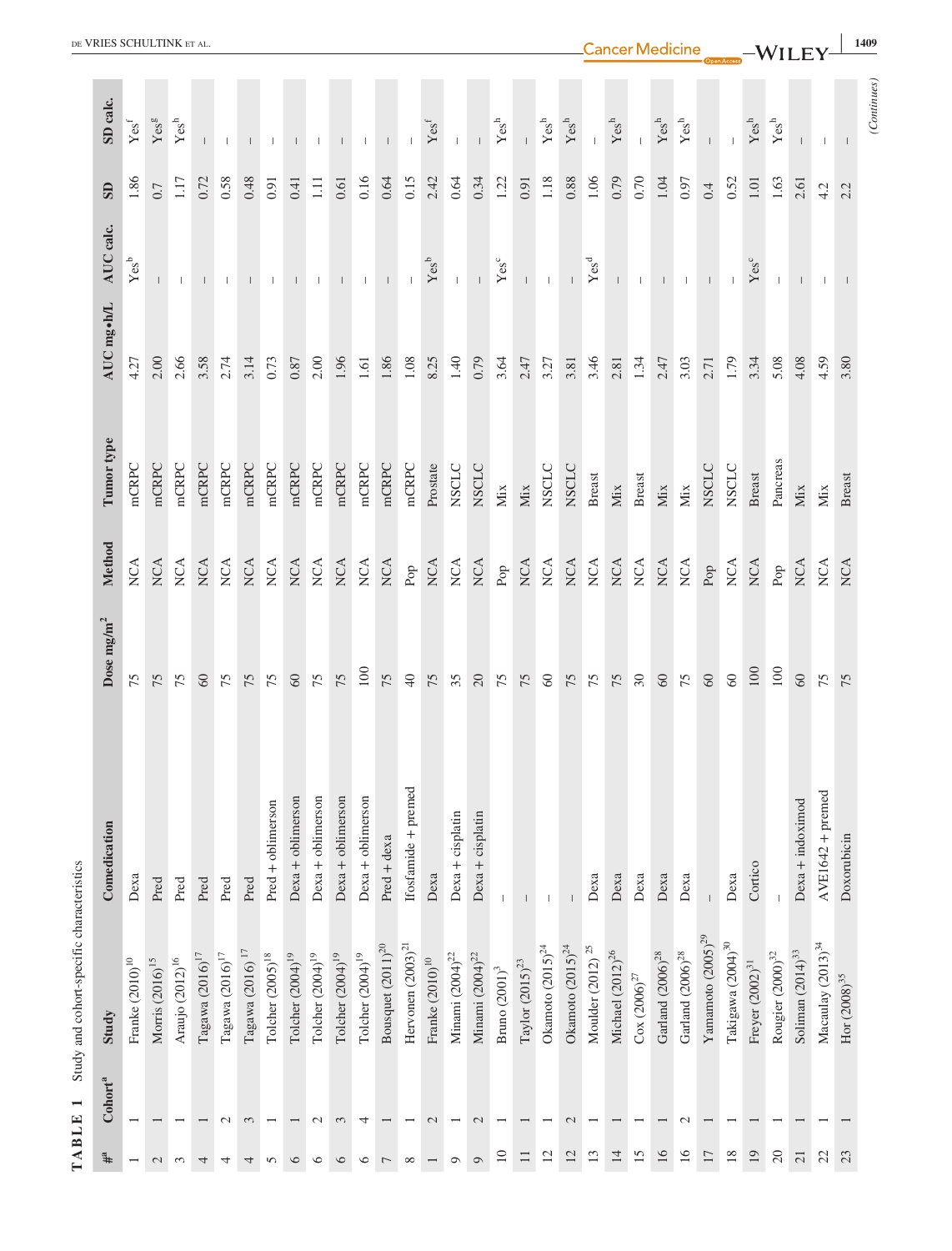| $\boldsymbol{0}$                   |                         |                            |                    |                           |                           | edicine                                                                                                                                                                                                                                                                                                                                                                                                                                                                                                                                                                                                                                                                                                                                              |
|------------------------------------|-------------------------|----------------------------|--------------------|---------------------------|---------------------------|------------------------------------------------------------------------------------------------------------------------------------------------------------------------------------------------------------------------------------------------------------------------------------------------------------------------------------------------------------------------------------------------------------------------------------------------------------------------------------------------------------------------------------------------------------------------------------------------------------------------------------------------------------------------------------------------------------------------------------------------------|
|                                    | SD calc.                | l                          | Yese               | I                         | I                         |                                                                                                                                                                                                                                                                                                                                                                                                                                                                                                                                                                                                                                                                                                                                                      |
|                                    | $\overline{\mathbf{S}}$ | 1.98                       | 0.32               | 4.3                       | 4.4                       |                                                                                                                                                                                                                                                                                                                                                                                                                                                                                                                                                                                                                                                                                                                                                      |
|                                    |                         | l                          | Yese               |                           |                           |                                                                                                                                                                                                                                                                                                                                                                                                                                                                                                                                                                                                                                                                                                                                                      |
|                                    | AUC mg•h/L AUC calc.    | 3.41                       | $\frac{12}{1}$     | 15.50                     | 18.90                     |                                                                                                                                                                                                                                                                                                                                                                                                                                                                                                                                                                                                                                                                                                                                                      |
|                                    | Tumor type              | Nasoph.                    | Mix                | Mix                       | Mix                       |                                                                                                                                                                                                                                                                                                                                                                                                                                                                                                                                                                                                                                                                                                                                                      |
|                                    | Method                  | Pop                        | Pop                | Pop                       | Pop                       |                                                                                                                                                                                                                                                                                                                                                                                                                                                                                                                                                                                                                                                                                                                                                      |
|                                    | Dose mg/m <sup>2</sup>  | 75                         | 30                 | 300                       | 350                       |                                                                                                                                                                                                                                                                                                                                                                                                                                                                                                                                                                                                                                                                                                                                                      |
|                                    | Comedication            | $Cisplation + dexa + 5-FU$ | $Dexa + PI-88$     | Gemci + melphalan + carbo | Gemci + melphalan + carbo | AUC, area under the concentration-time curve extrapolated to infinity; AUC calc., AUC is derived, requested, or calculated (see footnotes); SD, standard deviation; SD calc., SD is derived, requested, or calculated(see foot<br>dexa, dexamethasone; pred, predinsone; premedication; corticos, conticosteroids; S-FU, fluorouracil; gemcitabine; carbo, carboplatin; NCA, noncompartmental analysis; Pop, compartmental population pharmacoki-<br>netic analysis; mCRPC, metastatic castration-resistant prostate cancer; NSCLC, non-small cell lung cancer; Mix, various tumor types (excluding mCRPC), nasoph., nasopharyngeal.<br><sup>9</sup> If PK of docetaxel was reported for multiple cohorts, characteristics were reported per cohort. |
|                                    | Study                   | Casanova $(2016)^{36}$     | $Chow (2008)^{37}$ | Nieto $(2007)^{38}$       | Nieto $(2007)^{38}$       |                                                                                                                                                                                                                                                                                                                                                                                                                                                                                                                                                                                                                                                                                                                                                      |
| $1$ A <b>D</b> L E $1$ (Conditued) | Cohort <sup>a</sup>     |                            |                    |                           |                           | <sup>9</sup> AUC dose normalized by authors.<br>$\alpha_{\text{AIP}}$ readers and $\alpha_{\text{BIP}}$                                                                                                                                                                                                                                                                                                                                                                                                                                                                                                                                                                                                                                              |
|                                    |                         | $\overline{24}$            | 25                 | 26                        | 26                        |                                                                                                                                                                                                                                                                                                                                                                                                                                                                                                                                                                                                                                                                                                                                                      |

**1410**

cAUC calculated from clearance. <sup>°</sup>AUC calculated from clearance

 $d_{\rm AUC}$  calculated for each patients, dose normalized to 75 mg/m<sup>2</sup>.  $^{4}$ AUC calculated for each patients, dose normalized to 75 mg/m<sup>2</sup> eConversion nmol to mg. <sup>e</sup>Conversion nmol to mg.

fSD provided by authors. 'SD provided by authors.

<sup>g</sup>AUCs derived from plot, SD approximated. <sup>2</sup>AUCs derived from plot, SD approximated

**SD** calculated from CV.

SD calculated from CV.

deprived bone marrow reserve or increased sensitivity to doc etaxel treatment, and not solely to exposure to docetaxel. $4,13$ 

Patient characteristics, neutrophil counts at cycle 1, and underlying malignancies were extracted from patients' medical records. Neutropenia was graded according to the Common Terminology Criteria for Adverse Events (CTCAE) Version  $4.03^{14}$ 

### **2.2.1** | **Statistical analysis**

A multivariable logistic regression model was used to assess if grade 3/4 neutropenia was associated with mCRPC. Dose (classified as:  $\lt 60 \text{ mg/m}^2$ , 60-75 mg/m<sup>2</sup>, and 100 mg/m<sup>2</sup>) and concomitant administration of other chemotherapy (yes/ no) were evaluated as predictors. Logistic regression was performed using R (Version 3.4.3), a two‐sided *p*‐value of <0.05 was considered significant.

## **3** | **RESULTS**

#### **3.1** | **Meta‐analysis**

### **3.1.1** | **Data**

The search identified 1100 studies. In total, 26 studies were included in the meta‐analysis, reporting PK of docetaxel for 36 patient cohorts ( $n = 1150$ ).<sup>3,10,15-38</sup> A large number of papers was available for the other solid tumor group, where some reported PK for small patient cohorts. Therefore, co horts of less than 10 patients were excluded from the analysis. The inclusion overview is depicted in Figure 1.

The main trial characteristics were extracted from the arti cles and reported per cohort (Table 1). The dose‐normalized AUCs and their confidence intervals are depicted in Figure 2.

### **3.1.2** | **Statistical analysis**

In the final model (Figure 3), patients with mCRPC had a 1.8‐ fold, 95% confidence interval (CI) [1.5‐2.2] lower AUC than patients with other solid tumors ( $P < 0.0001$ ). Corresponding AUCs were 1.82 mg∙h/L vs 3.30 mg∙h/L extrapolated from 24 hours with adequate liver function, respectively. Patients for whom the AUC was extrapolated from a time point of 504 hours had a 2.4‐fold higher AUC compared to extrapola tion from 24 or 48 hours ( $P < 0.001$ ). There was no difference between extrapolation from 24 and 48 hours (1.01‐fold,  $P > 0.05$ ). Lastly, studies that allowed inclusion of patients with elevated transaminases and AP had a 1.2-fold higher AUC than trials not including these patients, though this was not significant.

The residual heterogeneity in the final model remained high  $(I^2 = 91.7\%)$ , indicating that the differences in AUCs might be due to uncharacterized or unexplained underlying factors.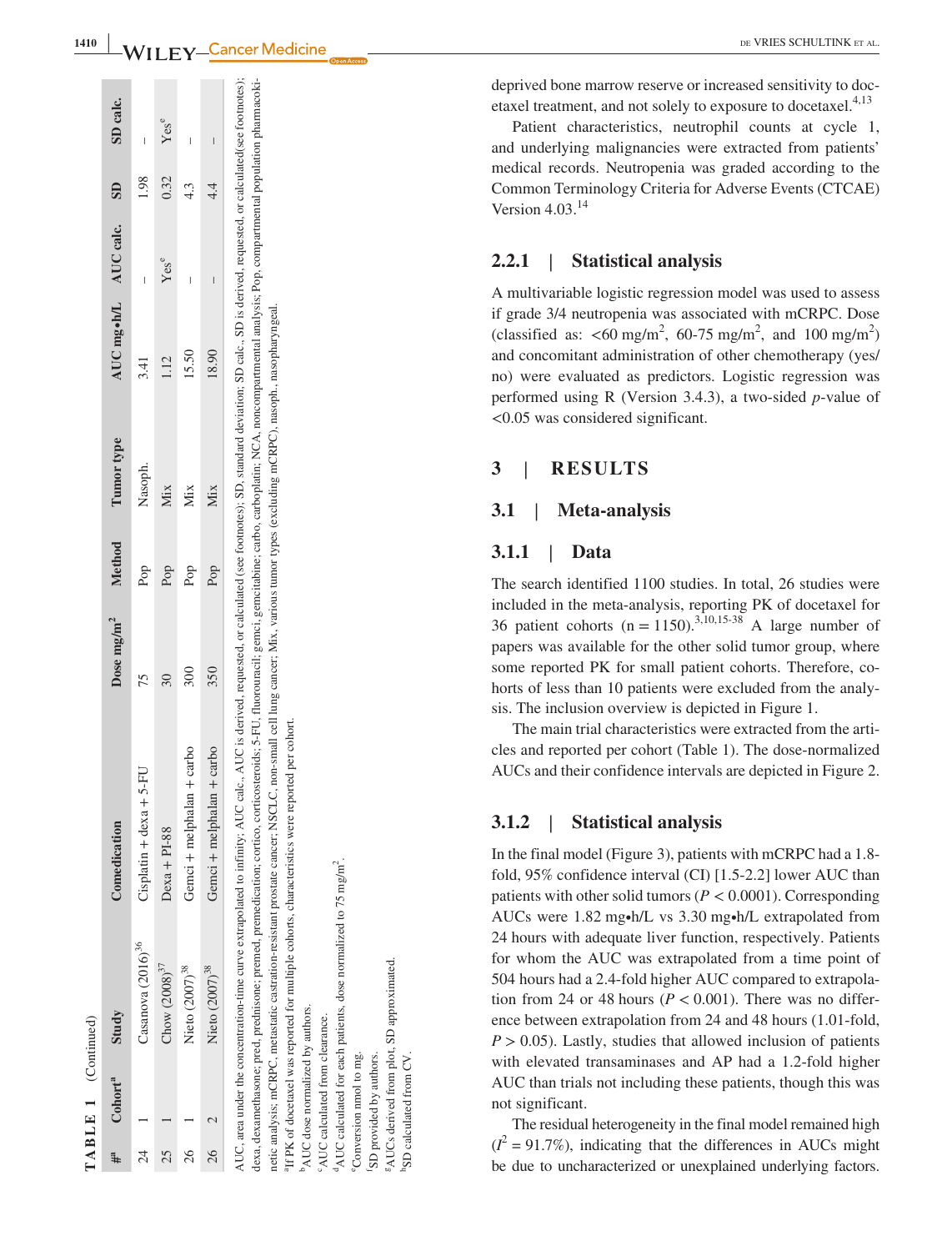| Author                                                                                                                                                                                                                                                                                                                                                                                                                                    | year                                                                                                                                                                                 | n                                                                                                                                       |                               | Normalized AUC [95% CI]                                                                                                                                                                                                                                                                                                                                                                                                                                                                                              |
|-------------------------------------------------------------------------------------------------------------------------------------------------------------------------------------------------------------------------------------------------------------------------------------------------------------------------------------------------------------------------------------------------------------------------------------------|--------------------------------------------------------------------------------------------------------------------------------------------------------------------------------------|-----------------------------------------------------------------------------------------------------------------------------------------|-------------------------------|----------------------------------------------------------------------------------------------------------------------------------------------------------------------------------------------------------------------------------------------------------------------------------------------------------------------------------------------------------------------------------------------------------------------------------------------------------------------------------------------------------------------|
| <b>mCRPC</b><br>Tolcher<br>Tolcher (cohort 1)<br>Tolcher (cohort 4)<br><b>Bousquet</b><br>Tolcher (cohort 3)<br>Tolcher (cohort 2)<br>Morris<br>Hervonen<br>Araujo<br>Tagawa (cohort 2)<br>Tagawa (cohort 3)<br>Franke (cohort 1)<br>Tagawa (cohort 1)<br>RE Model (Q = 280.87, df = 12, P = 0.00; $l^2$ = 95.7%)                                                                                                                         | 2005<br>2004<br>2004<br>2011<br>2004<br>2004<br>2016<br>2003<br>2012<br>2016<br>2016<br>2010<br>2016                                                                                 | 25<br>3<br>4<br>12<br>8<br>3<br>18<br>6<br>33<br>$\overline{7}$<br>4<br>20<br>5                                                         | $\vdash\blacksquare$<br>⊢     | 0.73 [0.37, 1.08]<br>1.09 [0.51, 1.67]<br>1.21 [1.09, 1.33]<br>1.86 [1.50, 2.22]<br>1.96 [1.54, 2.38]<br>2.00 [0.74, 3.26]<br>2.00 [1.68, 2.32]<br>2.03 [1.80, 2.25]<br>2.66 [2.26, 3.06]<br>2.74 [2.31, 3.17]<br>3.14 [2.68, 3.61]<br>4.27 [3.46, 5.09]<br>4.47 [3.69, 5.26]<br>2.21 [1.48, 2.95]                                                                                                                                                                                                                   |
| <b>Other solid tumors</b><br>Takigawa<br>Taylor<br>Freyer<br>Chow<br>Michael<br>Minami (cohort 2)<br>Minami (cohort 1)<br>Garland (cohort 2)<br>Garland (cohort 1)<br>Cox<br>Yamamoto<br>Casanova<br>Moulder<br><b>Bruno</b><br>Hor<br>Rougier<br>Okamoto (cohort 2)<br>Nieto (cohort 1)<br>Nieto (cohort 2)<br>Okamoto (cohort 1)<br>Macaulay<br>Soliman<br>Franke (cohort 2)<br>RE Model (Q = 179.58, df = 22, P = 0.00; $I^2$ = 87.7%) | 2004<br>2015<br>2002<br>2008<br>2012<br>2004<br>2004<br>2006<br>2006<br>2006<br>2005<br>2016<br>2012<br>2001<br>2008<br>2000<br>2015<br>2007<br>2007<br>2015<br>2013<br>2014<br>2010 | 12<br>13<br>11<br>11<br>12<br>25<br>25<br>12<br>12<br>11<br>30<br>28<br>10<br>547<br>97<br>19<br>19<br>17<br>17<br>24<br>20<br>20<br>10 | H<br>$\overline{\phantom{a}}$ | 2.24 [1.87, 2.61]<br>2.47 [1.98, 2.97]<br>2.50 [2.06, 2.95]<br>2.81 [2.34, 3.28]<br>2.81 [2.36, 3.26]<br>2.96 [2.46, 3.46]<br>3.00 [2.46, 3.54]<br>3.03 [2.48, 3.58]<br>3.09 [2.35, 3.82]<br>3.35 [2.31, 4.39]<br>3.39 [3.21, 3.57]<br>3.41 [2.68, 4.14]<br>3.46 [2.80, 4.12]<br>3.64 [3.54, 3.74]<br>3.80 [3.36, 4.24]<br>3.81 [3.26, 4.36]<br>3.81 [3.41, 4.21]<br>3.88 [3.36, 4.39]<br>4.05 [3.60, 4.50]<br>4.09 [3.50, 4.68]<br>4.59 [2.75, 6.43]<br>5.10 [3.67, 6.53]<br>8.25 [6.76, 9.75]<br>3.53 [3.05, 4.00] |
| RE Model (Q = 1510.33, $df = 35$ , P = 0.00; $l^2 = 97.7\%$ )                                                                                                                                                                                                                                                                                                                                                                             |                                                                                                                                                                                      |                                                                                                                                         | 0.2<br>3<br>9                 | 3.01 [2.62, 3.41]                                                                                                                                                                                                                                                                                                                                                                                                                                                                                                    |
|                                                                                                                                                                                                                                                                                                                                                                                                                                           |                                                                                                                                                                                      |                                                                                                                                         | 4<br>AUC mg.h/L               |                                                                                                                                                                                                                                                                                                                                                                                                                                                                                                                      |

**FIGURE 2** Forest plot for all studies included in the meta-analysis; n = amount of patient in cohort. AUC = area under the plasma concentration-time, extrapolated to infinity and dose normalized to 75 mg/m<sup>2</sup>

Therefore, a sensitivity analysis was performed with a higher sampling error per cohort, which reduced the heterogeneity to low  $(I^2 = 18\%)$ . In this analysis, mCRPC remained a significant determinant of having lower exposure to docetaxel, with a 1.6‐fold difference and corresponding AUCs of 2.04 mg∙h/L and 3.34 mg∙h/L, for mCRPC vs other solid tumors.

## **3.2** | **Clinical cohort**

In total, 812 patients were included in the analysis, 115 in the mCRPC group and 697 in the other solid tumors group. Patient characteristics are depicted in Table 2.

## **3.2.1** | **Statistical analysis**

Multivariable logistic regression demonstrated that after correction for dose, patients with mCRPC had a significantly lower risk of developing a grade 3/4 neutropenia than patients with other solid tumors (odds ratio [95% CI]: 0.46 [0.32‐0.90], *P* = 0.035). Neutropenia occurred in 16.5% of patients in the solid tumor group compared to 7.8% in the mCRPC group. Patients who received a dose of 100 mg/m<sup>2</sup> docetaxel or more were also at increased risk of developing grade 3/4 neutropenia (Table 3). Including different tumor types in the logistic regression model as a categorical covariate instead of binary (mCRPC yes/no) did not demonstrate a significant different risk of developing grade 3/4 neutropenia for any of the other tumor types. Concomitant administration of other types of chemotherapy was not related to occurrence of grade 3/4 neutropenia and was excluded from the final model. Since most mCRPC patients were treated in the NKI, a subanalysis was performed for only NKI patients. In this analysis, mCRPC patients remained to have a significantly lower odds of developing grade 3/4 neutropenia compared to patients with other solid tumors.

## **4** | **DISCUSSION**

This meta‐analysis demonstrated that patients with mCRPC had a significantly (1.8-fold) lower AUC than patients with other solid tumors. Furthermore, the analysis of our clinical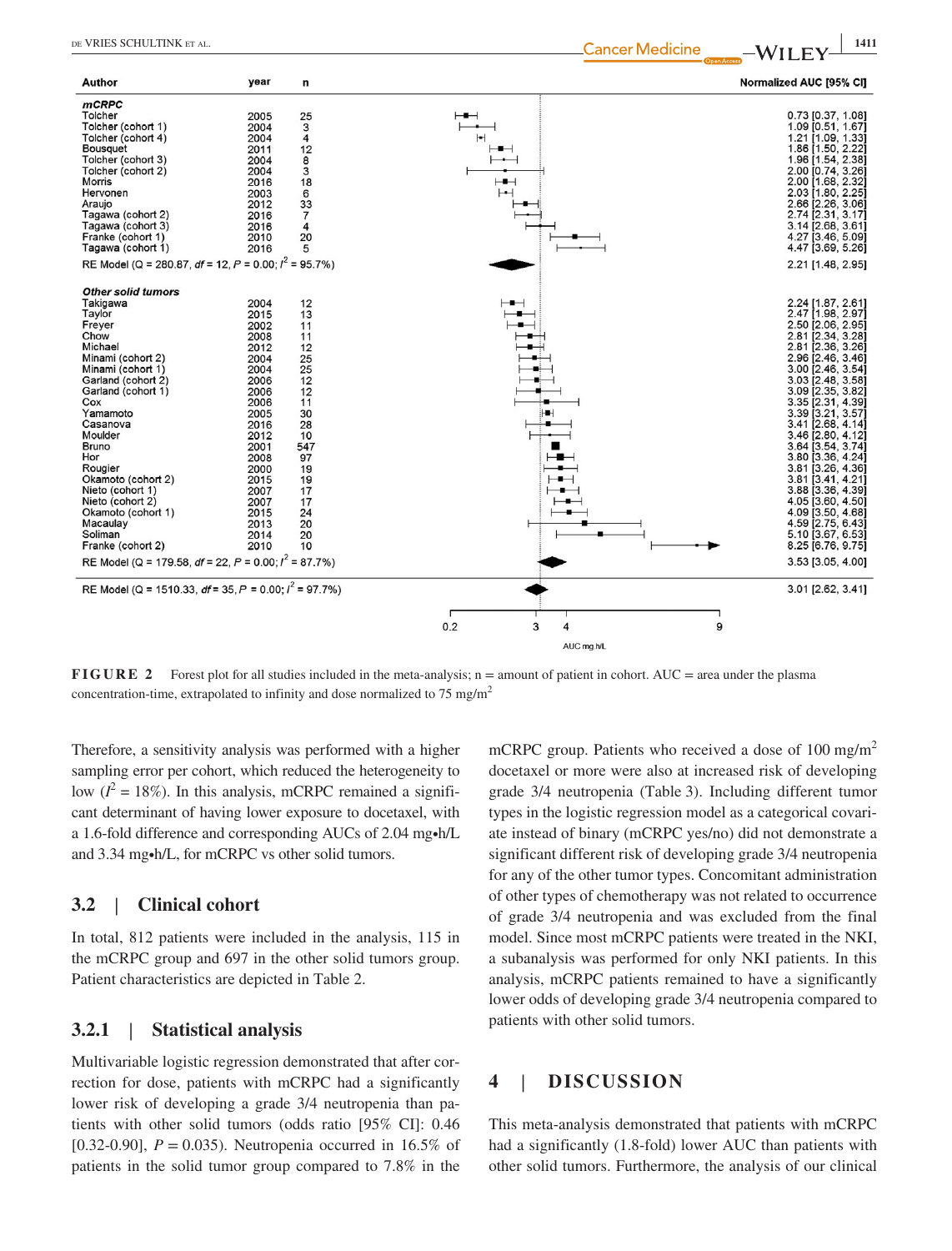| Author                                                                                                                                                                                                                                                                                                                                                                                                                                            | year                                                                                                                                                                                 | n                                                                                                                                       | Istp                                                                                                                                    | hep                                                                                                                    |                                                | Normalized log(AUC) [95% CI]                                                                                                                                                                                                                                                                                                                                                                                                                                                                                                                   |
|---------------------------------------------------------------------------------------------------------------------------------------------------------------------------------------------------------------------------------------------------------------------------------------------------------------------------------------------------------------------------------------------------------------------------------------------------|--------------------------------------------------------------------------------------------------------------------------------------------------------------------------------------|-----------------------------------------------------------------------------------------------------------------------------------------|-----------------------------------------------------------------------------------------------------------------------------------------|------------------------------------------------------------------------------------------------------------------------|------------------------------------------------|------------------------------------------------------------------------------------------------------------------------------------------------------------------------------------------------------------------------------------------------------------------------------------------------------------------------------------------------------------------------------------------------------------------------------------------------------------------------------------------------------------------------------------------------|
| <b>mCRPC</b><br>Tolcher<br>Tolcher (cohort 1)<br>Tolcher (cohort 4)<br>Bousquet<br>Tolcher (cohort 3)<br>Tolcher (cohort 2)<br><b>Morris</b><br>Hervonen<br>Araujo<br>Tagawa (cohort 2)<br>Tagawa (cohort 3)<br>Franke (cohort 1)<br>Tagawa (cohort 1)                                                                                                                                                                                            | 2005<br>2004<br>2004<br>2011<br>2004<br>2004<br>2016<br>2003<br>2012<br>2016<br>2016<br>2010<br>2016                                                                                 | 25<br>3<br>4<br>12<br>8<br>3<br>18<br>6<br>33<br>7<br>4<br>20<br>5                                                                      | 48<br>48<br>48<br>48<br>48<br>48<br>24<br>24<br>48<br>48<br>48<br>504<br>48                                                             | 1<br>1<br>1<br>1<br>1<br>1<br>1<br>1<br>2<br>1<br>1<br>1<br>1                                                          | ⊢                                              | $-0.32$ [ $-0.80, 0.17$ ]<br>$0.08$ $[-0.45, 0.62]$<br>$0.19$ [ $0.09$ , $0.29$ ]<br>$0.62$ [ $0.42, 0.82$ ]<br>$0.67$ [ 0.46, 0.89]<br>0.69 [0.07, 1.32]<br>$0.69$ [ $0.53, 0.85$ ]<br>$0.71$ [ $0.60, 0.82$ ]<br>$0.98$ [ 0.83, 1.13]<br>1.01 [0.85, 1.17]<br>1.15 [ 1.00, 1.29]<br>1.45 [1.26, 1.64]<br>1.50 [1.32, 1.67]                                                                                                                                                                                                                   |
| <b>Other solid tumors</b><br>Takigawa<br>Taylor<br>Freyer<br>Chow<br>Michael<br>Minami (cohort 2)<br>Minami (cohort 1)<br>Garland (cohort 2)<br>Garland (cohort 1)<br>Cox<br>Yamamoto<br>Casanova<br>Moulder<br><b>Bruno</b><br>Hor<br>Rougier<br>Okamoto (cohort 2)<br>Nieto (cohort 1)<br>Nieto (cohort 2)<br>Okamoto (cohort 1)<br>Macaulay<br>Soliman<br>Franke (cohort 2)<br>RE Model (Q = 374.10, $df = 31$ , $P = 0.00$ ; $I^2 = 91.7\%$ ) | 2004<br>2015<br>2002<br>2008<br>2012<br>2004<br>2004<br>2006<br>2006<br>2006<br>2005<br>2016<br>2012<br>2001<br>2008<br>2000<br>2015<br>2007<br>2007<br>2015<br>2013<br>2014<br>2010 | 12<br>13<br>11<br>11<br>12<br>25<br>25<br>12<br>12<br>11<br>30<br>28<br>10<br>547<br>97<br>19<br>19<br>17<br>17<br>24<br>20<br>20<br>10 | 48<br>24<br>48<br>48<br>24<br>24<br>24<br>24<br>24<br>24<br>24<br>24<br>24<br>24<br>24<br>24<br>48<br>24<br>24<br>48<br>48<br>48<br>504 | 1<br>2<br>1<br>1<br>1<br>1<br>1<br>1<br>1<br>1<br>1<br>1<br>1<br>1<br>1<br>1<br>1<br>2<br>$\frac{2}{1}$<br>2<br>1<br>1 | ⊢∎⊣<br>- 1<br>-4<br>- 11<br>⊶<br>Н<br>۱B<br>łН | 0.81 [0.64, 0.97]<br>$0.91$ $[0.71, 1.11]$<br>$0.92$ [ 0.74, 1.10]<br>1.03 [ 0.86, 1.20]<br>1.03 [ 0.87, 1.19]<br>1.09 [0.92, 1.25]<br>1.10 [0.92, 1.28]<br>$1.11$ [ 0.93, 1.29]<br>$1.13$ [ 0.89, 1.36]<br>1.21 [0.90, 1.52]<br>1.22 [ 1.17, 1.27]<br>$1.23$ [ $1.01, 1.44$ ]<br>1.24 [ 1.05, 1.43]<br>1.29 [1.26, 1.32]<br>$1.34$ [ $1.22$ , $1.45$ ]<br>1.34 [ 1.19, 1.48]<br>$1.34$ [ 1.23, 1.44]<br>$1.35$ [ $1.22$ , $1.49$ ]<br>1.40 [1.29, 1.51]<br>1.41 [1.26, 1.55]<br>1.52 [ 1.12, 1.92]<br>1.63 [ 1.35, 1.91]<br>2.11 [1.93, 2.29] |
|                                                                                                                                                                                                                                                                                                                                                                                                                                                   |                                                                                                                                                                                      |                                                                                                                                         |                                                                                                                                         |                                                                                                                        | 1.2<br>-1<br>AUC ma.h/L                        | 2.5                                                                                                                                                                                                                                                                                                                                                                                                                                                                                                                                            |

**FIGURE 3** Forest plot with log-transformed dose-normalized AUC values and model predictions including covariates, n = number of patients, lstp = last measured time point, hep = hepatic function  $(1 = only$  patients with normal liver enzymes included,  $2 =$  patients with both normal and elevated liver enzymes included), 95% CI = 95% confidence interval

patient cohort demonstrated that patients with mCRPC had a 2.2‐fold lower odds of experiencing grade 3/4 neutropenia. These findings indicate that mCRPC patients experiencing more severe neutropenia, potentially attributable to lower systemic exposure to docetaxel.

The mechanism behind the decreased exposure to docetaxel in mCRPC patients remains to be elucidated. Possibly, castration levels of testosterone cause an increase in elimination and thus lower exposure of docetaxel. Franke

et al demonstrated a higher uptake of docetaxel in the liver in castrated rats. This higher uptake was concurrent with an increase in expression of rOat2, a transporter regulating the uptake of docetaxel from the circulation into hepatocytes. Several studies have demonstrated lack of association between castration and CYP3A4 activity: Franke et al did not find an association between castration and elevated hepatic CYP3A4 activity, and another study, investigating CYP3A4 activity before and 8 weeks after leuprolide or goserelin treatment in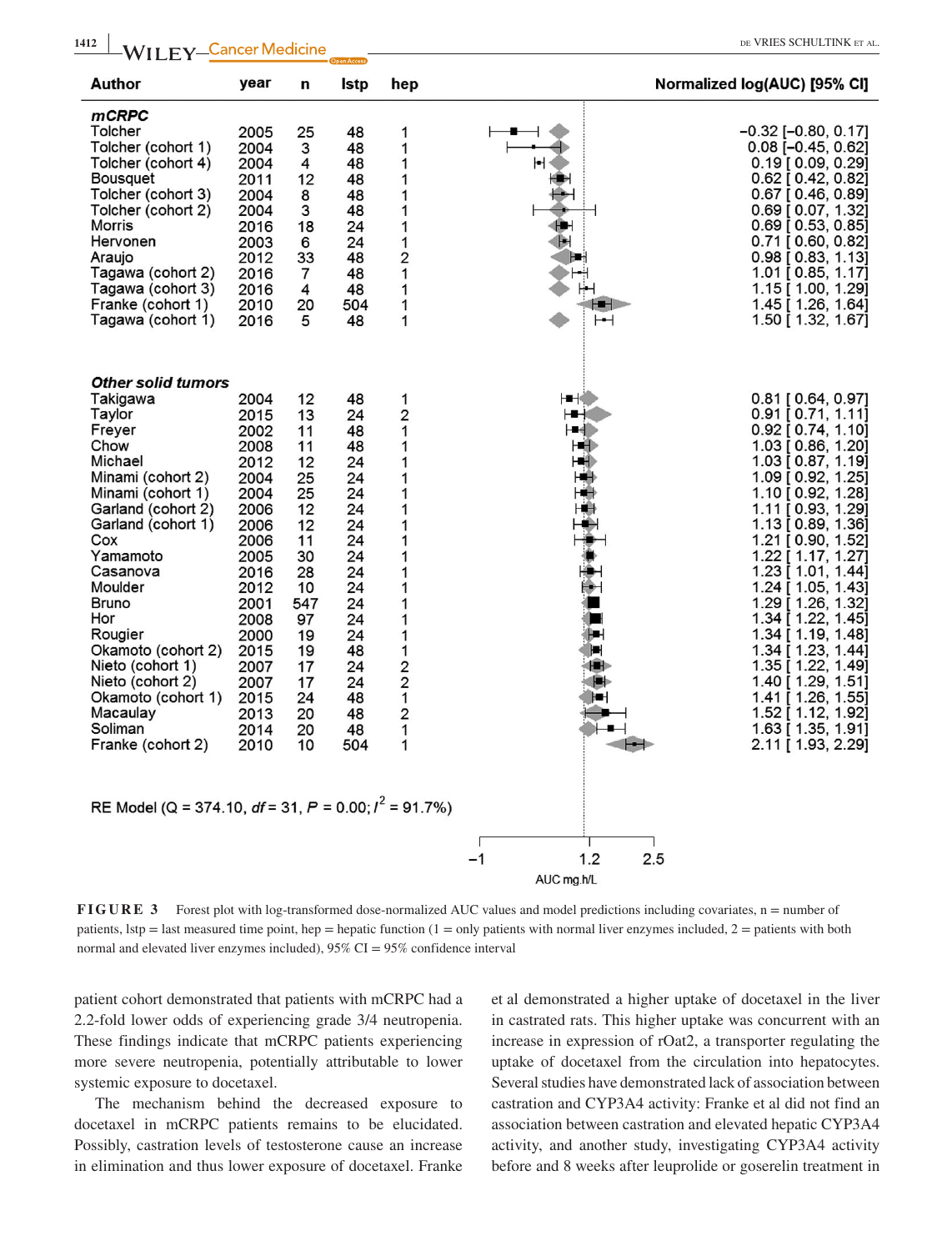**TABLE 2** Patient characteristics clinical cohort

|                                 | mCRPC $(n = 115)$ | <b>Solid tumors</b><br>$(n = 697)$ |
|---------------------------------|-------------------|------------------------------------|
| <b>Units</b>                    | $n(\%)$           | $\mathbf{n}(\%)$                   |
| Tumor type                      |                   |                                    |
| Prostate                        | 115 (100)         |                                    |
| <b>Breast</b>                   |                   | 501 (71.9)                         |
| Lung                            |                   | 62(8.9)                            |
| Gastric/esophagus               |                   | 73 (10.5)                          |
| Head and neck                   |                   | 24(3.4)                            |
| Other                           |                   | 37(5.3)                            |
| Dose $(mg/m^2)$                 |                   |                                    |
| <60                             | 5(4.4)            | 84 (12.1)                          |
| 60-75                           | 109 (94.8)        | 578 (82.9)                         |
| 100                             | 1(0.8)            | 35(5.0)                            |
| Hospital                        |                   |                                    |
| MC Slotervaart                  | 4(3.5)            | 72 (10.3)                          |
| Netherlands Cancer<br>Institute | 111(96.5)         | 625(89.7)                          |

**TABLE 3** Odds ratios for experiencing grade 3/4 neutropenia

| Variable                         | Odds ratio [95%CI] | <i>P</i> -value |
|----------------------------------|--------------------|-----------------|
| Solid tumors <sup>a</sup>        | 1.00               |                 |
| $mCRPC^b$                        | $0.46$ [0.21-0.90] | 0.035           |
| Dose $\leq 60$ mg/m <sup>2</sup> | $0.72$ [0.34-1.39] | 0.359           |
| Dose $100 \text{ mg/m}^2$        | 5.04 [2.50-10.1]   | < 0.0001        |

<sup>a</sup>Reference group: patients with solid tumors receiving 60-75 mg/m<sup>2</sup>.<br><sup>b</sup>Metastatic castration-resistant prostate cancer Metastatic castration‐resistant prostate cancer.

prostate cancer patients, did not find a difference in CYP3A4 activity.39 In addition, Bruno et al have previously demonstrated that  $\alpha$ 1-acid glycoprotein levels have a minor effect on clearance, where the free‐fraction of docetaxel remained unchanged. $3$  Therefore, it is not expected that CYP3A4 activity or  $\alpha$ 1-acid glycoprotein levels, are altered in patients with castration levels of testosterone.

Prostate cancer patients receiving docetaxel treatment concurrent with androgen deprivation therapy in an early phase of the disease have castration levels of testosterone (<50 ng/dL). However, these patients experienced more toxicity compared to castration‐resistant prostate cancer patients that received docetaxel in a later phase of disease.<sup>40</sup> Therefore, it is likely that the length of androgen deprivation therapy is of importance in the mechanism behind the PK changes of docetaxel in mCRPC patients.

Regarding the covariates included in the meta‐analysis, patients for whom AUC was extrapolated from a time point of 504 hours had a significantly higher AUC of docetaxel compared to extrapolation from 24 or 48 hours, due to a

 **|** de VRIES SCHULTINK et al. **<sup>1413</sup>**

lower slope of the regression line, of the latter. Since the trials included both patients with elevated and normal liver enzymes, a less profound effect of elevated liver enzymes was found, in contrast to a previously demonstrated decrease in clearance of  $27\%$ <sup>3</sup>. In addition, the drug label recommends to not administer docetaxel to patients with elevated transaminases and  $AP<sup>41</sup>$  Coadministration of CYP3A4 inhibitors or inducers could potentially affect the PK of docetaxel. Most trials did not specifically report if use of these drugs was allowed. However, the docetaxel label advices to avoid use of concomitant strong CYP3A4 inhibitors.

Our results should be interpreted considering several limitations. The meta‐analysis demonstrated high variability between studies, regardless of using a random effects model, accounting for between‐study variability. However, high heterogeneity is expected, since the majority of studies reported AUCs for either mCRPC or other solid tumors, whereas only one study conducted a head-to-head comparison.<sup>10</sup> The sensitivity analysis demonstrated that the differences in AUCs remained significant, with an increased sampling variance, that substantially reduced the heterogeneity and the risk of a false positive result.

Docetaxel is typically administered in combination with prednisone for mCRPC patients.<sup>6</sup> Prednisone is known to be an inducer of CYP3A4 and could therefore possibly increase the clearance of docetaxel. However, the TAX327 study demonstrated that coadministration of 5 mg prednisone administered twice daily did not affect the PK of docetaxel.<sup>6</sup>

Publication bias is not expected to be an issue, since PK parameters were often not the endpoints of the studies.

The absolute percentages of severe neutropenia reported in this study (7.6% vs 16.5%, for mCRPC and other solid tumors, respectively), were substantially lower than previously reported in literature (16% and 32% for mCRPC vs 61%‐68% for other solid tumors). However, neutropenia in this study was evaluated in the first cycle and nadir values were not specifically monitored in the NKI. A subanalysis was performed for only NKI patients and demonstrated a similar significant difference in odds between the groups.

A dose‐response relationship for docetaxel in specifically mCRPC has not been previously reported. However, for patients with NSCLC, the AUC in the first cycle was a significant predictor for the time to progression. $4$  In general, chemotherapeutic agents, like docetaxel, are dosed at the maximum tolerated dose to achieve maximum effect. Therefore, mCRPC patients might benefit from a dose increment.

In conclusion, patients with mCRPC have a 1.8‐fold lower docetaxel AUC compared to patients with other solid tumors as determined by our meta-analysis. This could explain the lower incidence of neutropenia reported in this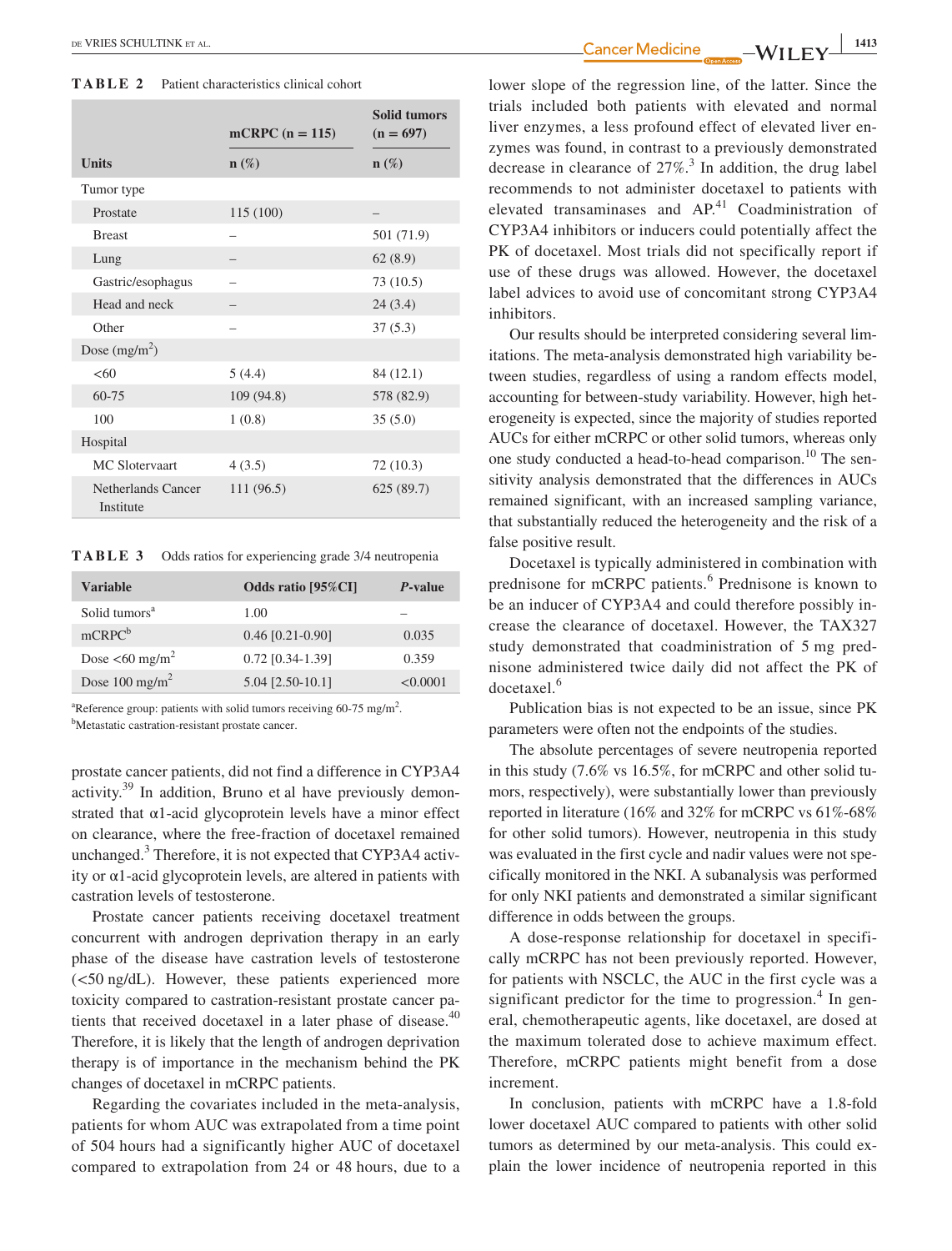**1414**  $\blacksquare$  **WII FY** Cancer Medicine **DE VRIES SCHULTINK ET AL.** 

patient population, which was confirmed in our clinical cohorts. Based on these results, patients with mCRPC, who are progressive on antiandrogen treatment and to be treated with docetaxel, could potentially benefit from a dose increment, considering that patients may be able to tolerate higher doses of the drug. The clinical implications of our findings need to be evaluated prospectively.

## **CONFLICT OF INTEREST**

Jos Beijnen and Jan Schellens are (part‐time) employees and shareholders of Modra Pharmaceuticals, and Jos Beijnen (partly) holds a patent on oral taxane formulations. The other authors declare no conflict of interest. Conduct of the analysis of the clinical data was approved by the Medical Research Ethics Committee of the MC Slotervaart, Amsterdam, the Netherlands.

## **ORCID**

*Aurelia H. M. de Vries Schultink* [https://orcid.](https://orcid.org/0000-0003-0960-062X) [org/0000-0003-0960-062X](https://orcid.org/0000-0003-0960-062X)

*Marie-Rose B. S. Crombag* **■** [https://orcid.](https://orcid.org/0000-0002-2241-252X) [org/0000-0002-2241-252X](https://orcid.org/0000-0002-2241-252X)

## **REFERENCES**

- 1. Bruno R, Vivier N, Vergniol JC, et al. A population pharmacokinetic model for docetaxel (Taxotere): model building and validation. *J Pharmacokinet Biopharm*. 1996;24:153‐172.
- 2. Clarke SJ, Rivory LP. Clinical pharmacokinetics of docetaxel. *Clin Pharmacokinet*. 1999;36:99‐114.
- 3. Bruno R, Vivier N, Veyrat‐Follet C, et al. Population pharmacokinetics and pharmacokinetic‐pharmacodynamic relationships for docetaxel. *Invest New Drugs*. 2001;19:163‐169.
- 4. Bruno BR, Hille D, Riva A, et al. Population pharmacokinetics/ pharmacodynamics of docetaxel in phase II studies in patients with cancer. *J Clin Oncol*. 1998;16:187‐196.
- 5. Petrylak DP, Tangen CM, Hussain MHA, et al. Docetaxel and estramustine compared with mitoxantrone and prednisone for advanced refractory prostate cancer. *N Engl J Med*. 2004;351:1513‐1520.
- 6. Tannock IF, de Wit R, Berry WR, et al. Docetaxel plus prednisone or mitoxantrone plus prednisone for advanced prostate cancer. *N Engl J Med*. 2004;351:1502‐1512.
- 7. Rathkopf D, Carducci MA, Morris MJ, et al. Phase II trial of docetaxel with rapid androgen cycling for progressive noncastrate prostate cancer. *J Clin Oncol*. 2008;26:2959‐2965.
- 8. Hussain A, Dawson N, Amin P, et al. Docetaxel followed by hormone therapy in men experiencing increasing prostate‐specific antigen after primary local treatments for prostate cancer. *J Clin Oncol*. 2005;23:2789‐2796.
- 9. Taplin ME, Xie W, Bubley GJ, et al. Docetaxel, estramustine, and 15‐month androgen deprivation for men with prostate‐specific antigen progression after definitive local therapy for prostate cancer. *J Clin Oncol*. 2006;24:5408‐5413.
- 10. Franke RM, Carducci MA, Rudek MA, et al. Castration‐dependent pharmacokinetics of docetaxel in patients with prostate cancer. *J Clin Oncol*. 2010;28:4562‐4567.
- 11. Viechtbauer W. Conducting meta‐analyses in R with the metafor package. *J Stat Softw*. 2010;36:1‐48.
- 12. Team RC, Computing R foundation for S. R: A language and Environment for Statistical Computing. <https://r-project.org>
- 13. Lipschitz D, Udupa K, Milton K, Thompson C. Effect of age on hematopoiesis in man. *Blood*. 1984;63:502‐509.
- 14. Common Terminology Criteria for Adverse Events (CTCAE) Common Terminology Criteria for Adverse Events v4.0 (CTCAE).
- 15. Morris MJ, Rathkopf DE, Novotny W, et al. Phase ib study of enzalutamide in combination with docetaxel in men with metastatic castration‐resistant prostate cancer. *Clin Cancer Res*. 2016;22:3774‐3781.
- 16. Araujo JC, Mathew P, Armstrong AJ, et al. Dasatinib combined with docetaxel for castration‐resistant prostate cancer: results from a phase 1‐2 study. *Cancer*. 2012;118:63‐71.
- 17. Tagawa ST, Posadas EM, Bruce J, et al. Phase 1b study of abiraterone acetate plus prednisone and docetaxel in patients with metastatic castration‐resistant prostate cancer. *Eur Urol*. 2016;70:718‐721.
- 18. Tolcher AW, Chi K, Kuhn J, et al. A phase II, pharmacokinetic, and biological correlative study of oblimersen sodium and docetaxel in patients with hormone‐refractory prostate cancer. *Clin Cancer Res*. 2005;11:3854‐3861.
- 19. Tolcher AW, Kuhn J, Schwartz G, et al. A phase I pharmacokinetic and biological correlative study of oblimersen sodium (Genasense, G3139), an antisense oligonucleotide to the Bcl-2 mRNA, and of docetaxel in patients with hormone‐refractory prostate cancer. *Clin Cancer Res*. 2004;10:5048‐5057.
- 20. Bousquet G, Alexandre J, Le Tourneau C, et al. Phase I study of BIBF 1120 with docetaxel and prednisone in metastatic chemonaive hormone‐refractory prostate cancer patients. *Br J Cancer*. 2011;105:1640‐1645.
- 21. Hervonen P, Jekunen A, Lefebvre P, Kellokumpu‐Lehtinen P. Docetaxel‐ifosfamide combination chemotherapy in patients with metastatic hormone‐refractory prostate cancer: a phase I pharmacokinetic study. *Int J Clin Pharmacol Res*. 2003;23:1‐7.
- 22. Minami H, Ohe Y, Niho S, et al. Comparison of pharmacokinetics and pharmacodynamics of docetaxel and cisplatin in elderly and non‐elderly patients: why is toxicity increased in elderly patients? *J Clin Oncol*. 2004;22:2901‐2908.
- 23. Taylor SE, Li R, Petschauer JS, et al. Phase i study of intravenous (IV) docetaxel and intraperitoneal (IP) oxaliplatin in recurrent ovarian and fallopian tube cancer. *Gynecol Oncol*. 2015;138:548‐553.
- 24. Okamoto I, Miyazaki M, Takeda M, et al. Tolerability of nintedanib (BIBF 1120) in combination with docetaxel: a phase 1 study in Japanese patients with previously treated non‐small‐cell lung cancer. *J Thorac Oncol*. 2015;10:346‐352.
- 25. Moulder S, Gladish G, Ensor J, et al. A phase 1 study of weekly everolimus (RAD001) in combination with docetaxel in patients with metastatic breast cancer. *Cancer*. 2012;118:2378‐2384.
- 26. Michael M, Cullinane C, Hatzimihalis A, et al. Docetaxel pharmacokinetics and its correlation with two in vivo probes for cytochrome P450 enzymes: the C14‐erythromycin breath test and the antipyrine clearance test. *Cancer Chemother Pharmacol*. 2012;69:125‐135.
- 27. Cox MC, Low J, Lee J, et al. Influence of garlic (*Allium sativum*) on the pharmacokinetics of docetaxel. *Clin Cancer Res*. 2006;12:4636‐4640.